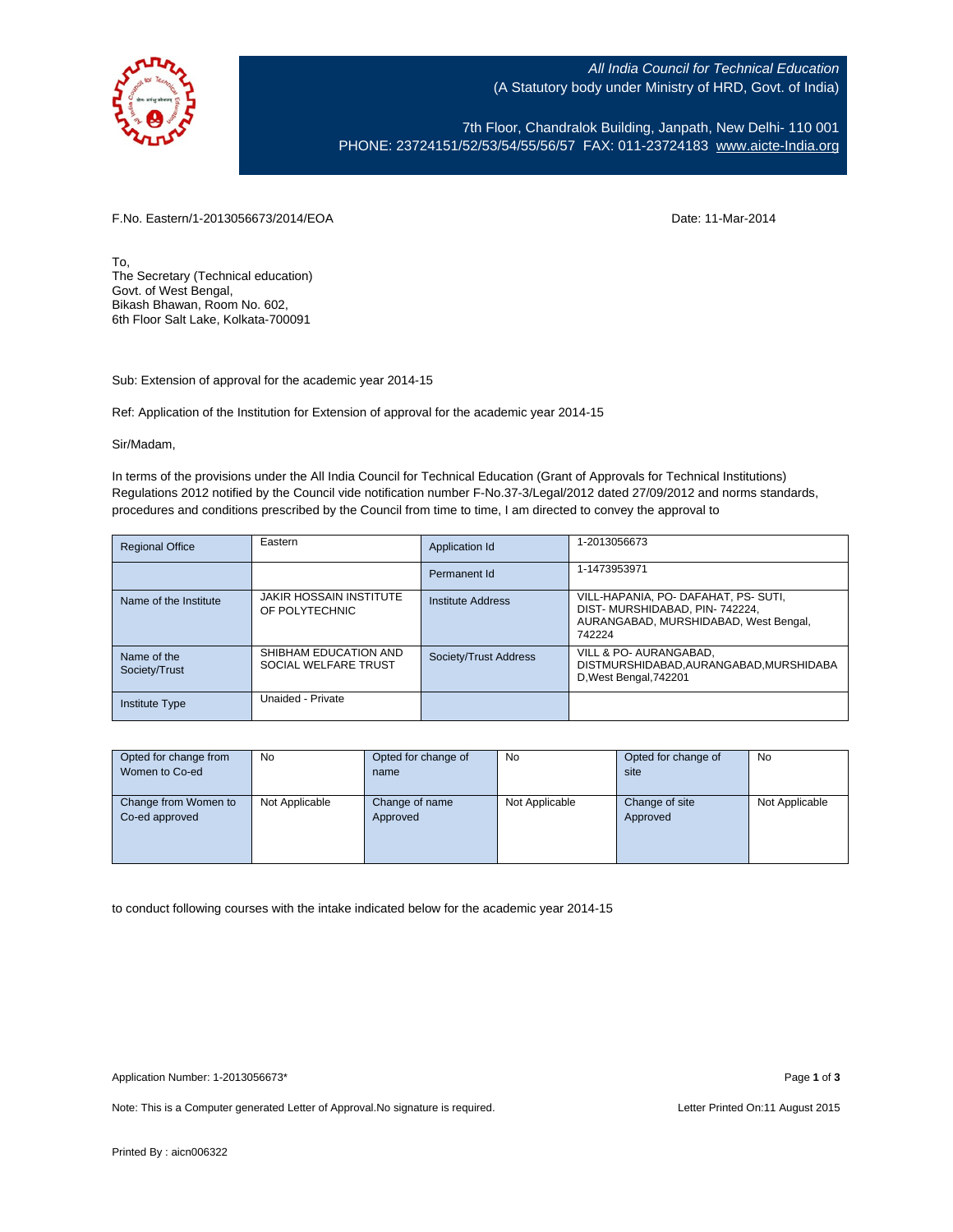

## All India Council for Technical Education (A Statutory body under Ministry of HRD, Govt. of India)

7th Floor, Chandralok Building, Janpath, New Delhi- 110 001 PHONE: 23724151/52/53/54/55/56/57 FAX: 011-23724183 [www.aicte-India.org](http://www.aicte-india.org/)

| Application Id: 1-2013056673                          |              | Course         |                                                                                                | <b>Affiliating Body</b>    |                                                                              | Approved for   |                            |                     |                     |                                          |
|-------------------------------------------------------|--------------|----------------|------------------------------------------------------------------------------------------------|----------------------------|------------------------------------------------------------------------------|----------------|----------------------------|---------------------|---------------------|------------------------------------------|
| Program                                               | Shift        | Level          |                                                                                                | Full/Part Time             |                                                                              | Intake 2013-14 | Intake $\overline{14}$ -15 | NRI Approval status | PIO Approval status | Foreign Collaboration<br>Approval status |
| <b>ENGINEERING</b><br><b>AND</b><br><b>TECHNOLOGY</b> | 1st<br>Shift | <b>DIPLOMA</b> | <b>CIVIL</b><br><b>ENGINEERING</b>                                                             | <b>FULL</b><br><b>TIME</b> | West Bengal<br>State Council of<br>Technical<br>Education,<br>Kolkata        | 60             | 60                         | Yes                 | <b>NA</b>           | N                                        |
| <b>ENGINEERING</b><br><b>AND</b><br><b>TECHNOLOGY</b> | 1st<br>Shift | <b>DIPLOMA</b> | <b>COMPUTER</b><br><b>SCIENCE AND</b><br><b>TECHNOLOGY</b>                                     | <b>FULL</b><br><b>TIME</b> | West Bengal<br>State Council of<br>Technical<br>Education,<br>Kolkata        | 60             | 60                         | Yes                 | NA                  | N                                        |
| <b>ENGINEERING</b><br><b>AND</b><br><b>TECHNOLOGY</b> | 1st<br>Shift | <b>DIPLOMA</b> | <b>ELECTRICAL</b><br><b>ENGINEERING</b>                                                        | <b>FULL</b><br><b>TIME</b> | <b>West Bengal</b><br>State Council of<br>Technical<br>Education,<br>Kolkata | 60             | 60                         | Yes                 | <b>NA</b>           | N                                        |
| <b>ENGINEERING</b><br><b>AND</b><br><b>TECHNOLOGY</b> | 1st<br>Shift | <b>DIPLOMA</b> | <b>ELECTRONICS</b><br><b>AND</b><br><b>TELECOMMUNICA</b><br><b>TIONS</b><br><b>ENGINEERING</b> | <b>FULL</b><br><b>TIME</b> | West Bengal<br>State Council of<br>Technical<br>Education,<br>Kolkata        | 60             | 60                         | Yes                 | <b>NA</b>           | N                                        |
| <b>ENGINEERING</b><br><b>AND</b><br><b>TECHNOLOGY</b> | 1st<br>Shift | <b>DIPLOMA</b> | <b>MECHANICAL</b><br><b>ENGINEERING</b>                                                        | <b>FULL</b><br><b>TIME</b> | West Bengal<br>State Council of<br>Technical<br>Education,<br>Kolkata        | 60             | 60                         | Yes                 | NA                  | N                                        |

• Validity of the course details may be verified at www.aicte-india.org>departments>approvals

The above mentioned approval is subject to the condition that JAKIR HOSSAIN INSTITUTE OF POLYTECHNIC shall follow and adhere to the Regulations, guidelines and directions issued by AICTE from time to time and the undertaking / affidavit given by the institution along with the application submitted by the institution on portal.

In case of any differences in content in this Computer generated Extension of Approval Letter, the content/information as approved by the Executive Council / General Council as available on the record of AICTE shall be final and binding.

Note: This is a Computer generated Letter of Approval. No signature is required. Letter Printed On:11 August 2015